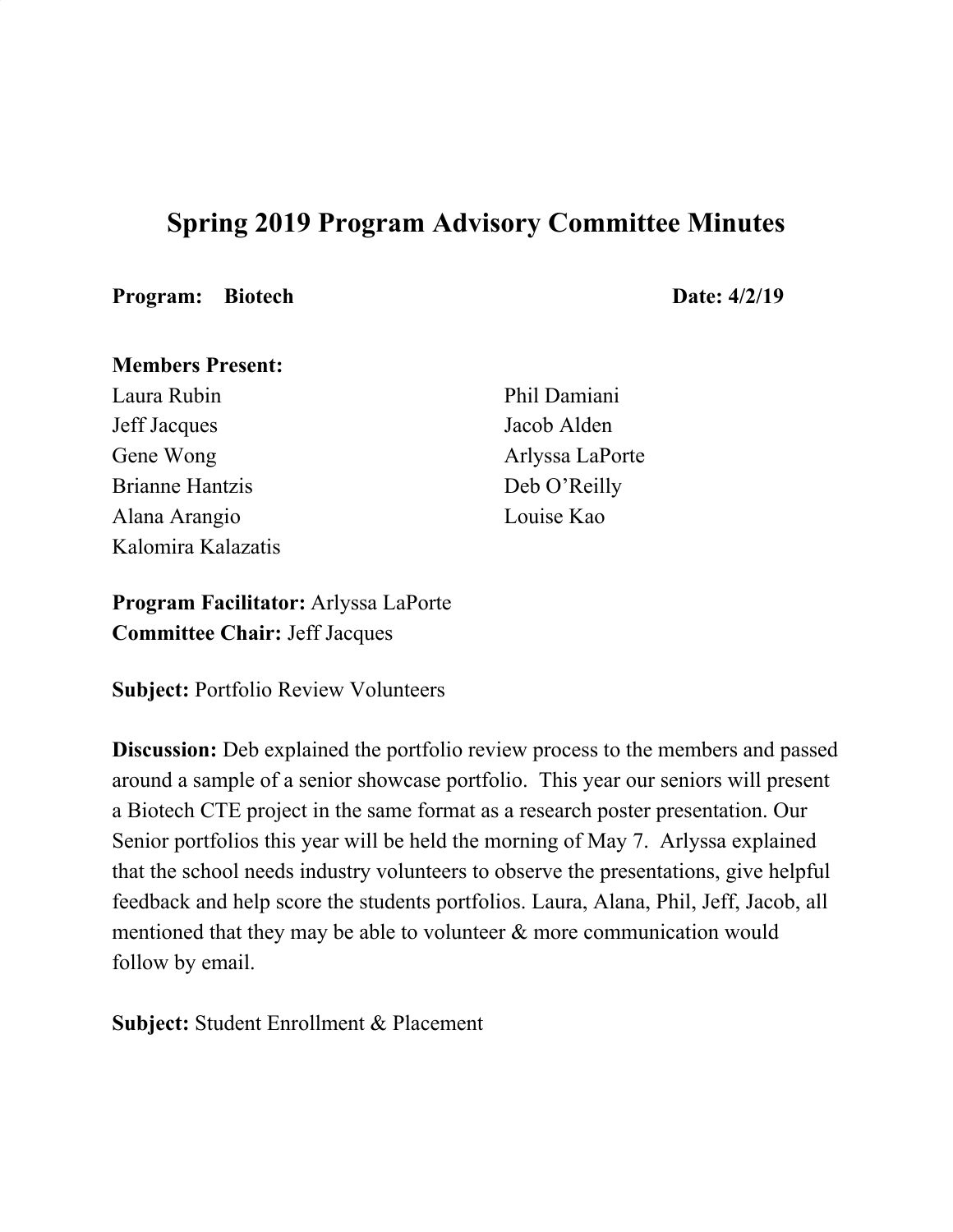**Discussion:** Our class size has gone up slightly from last year. Our CTE numbers stand as 13 Seniors, 13 juniors, 18 sophomores, and 17. The biotech CTE has tended to attract more female students than male, both senior and Junior classes are 77% girls, 23% boys. Sophomore class is 5.6% boys and 94.4% females (1 boy, 17 girls). Freshman class is made up of 21% boys, 79% girls (3 boys, 14 girls). We discussed which communities are in our district. Discussions reflected that the higher number of girls may be consistent with the admission ratios.

## **Subject:** New Trends in Occupational area

**Discussion:** Next year school related class is being brought back due to hours issue in some vocational programs. It had been decided that Biotech students would take anatomy and physiology. Deb and Arlyssa asked what type of course would be most beneficial for new hires entering the biotech workforce. Many members felt that a programming course would be more useful with new trends in bioinformatics and automation. Python would be a good way to go because it is commonly used and easy to transition from one programming language to another. Everything in biotech industry is moving towards automation and digital systems so programming knowledge would give our students opportunities and would have advantages. Data integrity is a concern and is being made a priority in many organizations. We discussed keeping of equipment logs and SOPs as well as adding more skill calibration & maintenance to our program. May want to consider sending kids out on job shadow days,

# **Subject:** Employment Outlook

**Discussion:**The employment outlook in the biotech industry is good as the field continues to grow. The discussion shifted to finding work experience for the program's Juniors and Seniors. The program currently has 2 Seniors at Harvard Life Sciences Outreach for paid internships. It was suggested that perhaps our students may be able to work as lab techs or assistants at colleges & universities.